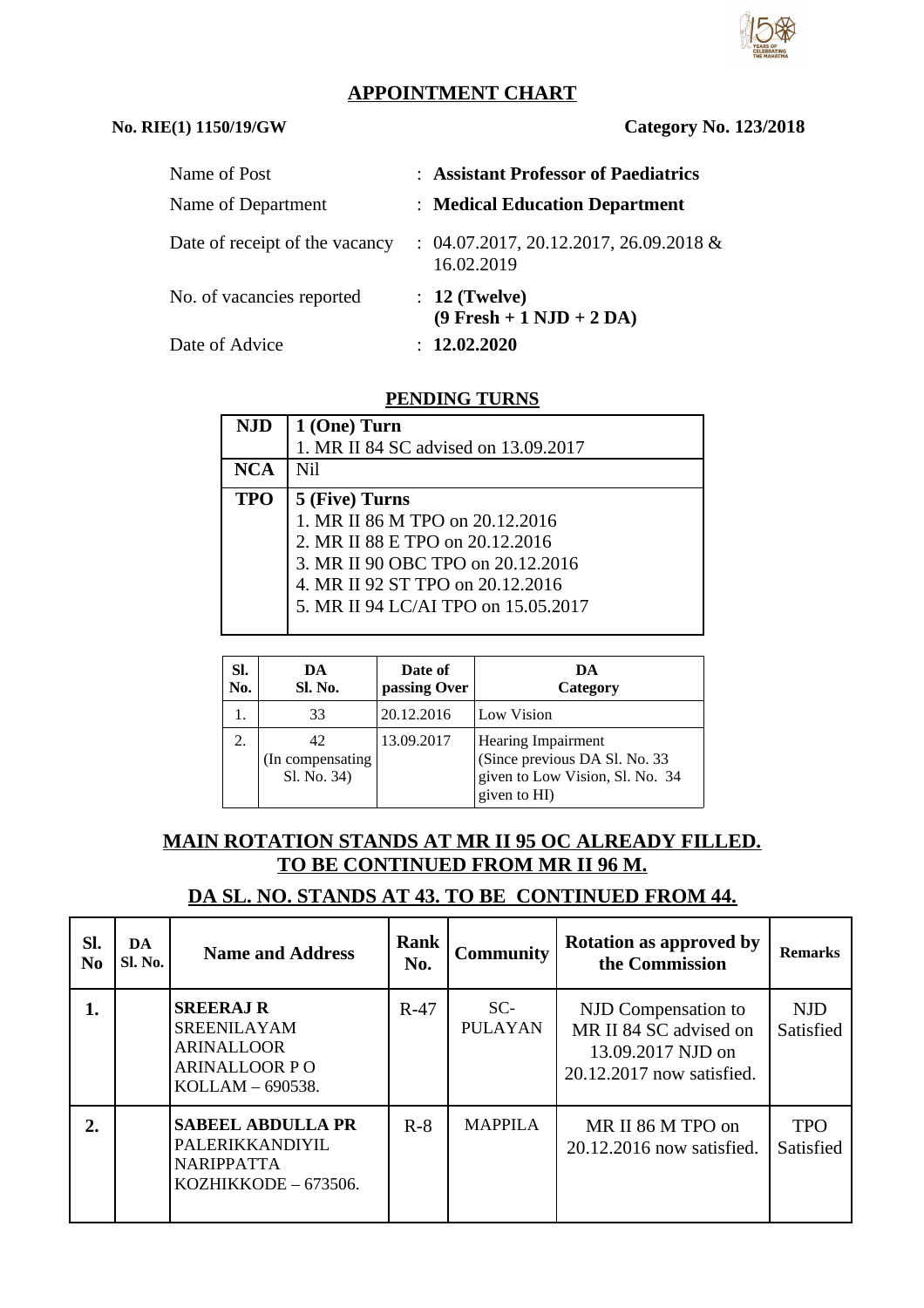| 3. |    | <b>PREMITHA</b><br><b>PREMKUMAR</b><br>DEEPAM, TC 2/453(11)<br>P T CHACKO NAGAR<br>MEDICAL COLLEGE<br>THIRUVANANTHAPURAM<br>$-695011.$                                       | $R-7$                    | <b>EZHAVA</b>      | MR II 88 E TPO on<br>20.12.2016 now satisfied.   | <b>TPO</b><br>Satisfied |  |  |
|----|----|------------------------------------------------------------------------------------------------------------------------------------------------------------------------------|--------------------------|--------------------|--------------------------------------------------|-------------------------|--|--|
| 4. | 44 | <b>PRIYAS</b><br><b>USHASS</b><br><b>KSHB FLAT ROAD</b><br>CHEVARAMBALAM<br>KOZHIKODE - 673017.                                                                              | $R-46$                   | OBC - Kulala       | MR II 90 OBC TPO on<br>20.12.2016 now satisfied. | <b>TPO</b><br>Satisfied |  |  |
| 5. | 45 | <b>ASWATHIPR</b><br>PANICHIPPILLIL<br><b>GEORGEAN ACADEMY</b><br><b>ROAD</b><br>THIRUVAMKULAM PO<br>ERNAKULAM - 682305.                                                      | $R-1$<br>$(S/L -$<br>ST) | ST-Malai<br>Arayan | MR II 92 ST TPO on<br>20.12.2016 now satisfied.  | <b>TPO</b><br>Satisfied |  |  |
|    | 46 | MR II 94 LC/AI TPO on 15.05.2017 now satisfied.<br>No LC/AI candidates included in the R/L. Therefore NCA-LC/AI to be notified NCA – LC/AI for<br>notification.<br>NCA-LC/AI |                          |                    |                                                  |                         |  |  |
|    |    | <b>MRII 96 M</b><br>TPO to Keep 50% rule                                                                                                                                     |                          |                    |                                                  |                         |  |  |
| 6. | 47 | <b>MERIN EAPEN</b><br>KOLLANNOOR HOUSE<br><b>INDIRANAGAR SECOND</b><br>AVENUE,<br>KUNNAMKULAM(PO)<br>THRISSUR - 680503.                                                      | $R-1$                    |                    | MR II 97 OC                                      |                         |  |  |
|    |    | <b>MR II 98 E/T/B</b><br>TPO to Keep 50% rule                                                                                                                                |                          |                    |                                                  |                         |  |  |
| 7. | 48 | <b>SONY KP</b><br>KACHARAKKAL HOUSE<br>PULINCHODU<br>VARANDARAPPILLY<br>THRISSUR - 680303.                                                                                   | $R-2$                    |                    | <b>MR II 99 OC</b>                               |                         |  |  |
|    |    | <b>MR II 100 V</b><br>TPO to Keep 50% rule                                                                                                                                   |                          |                    |                                                  |                         |  |  |